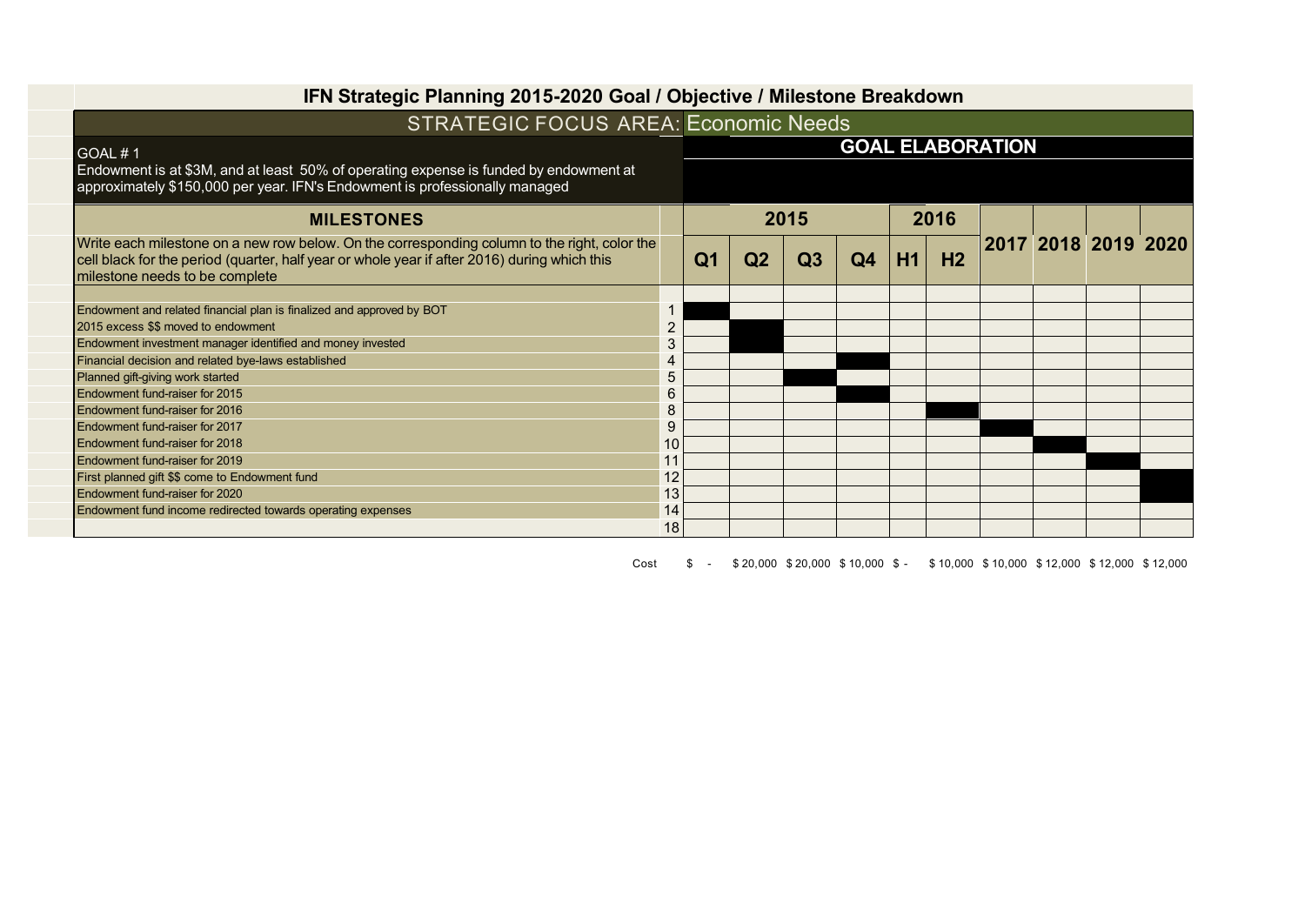| IFN Strategic Planning 2015-2020 Goal / Objective / Milestone Breakdown                                                                                                                                                     |                |                         |                |                |    |      |                |      |      |      |      |
|-----------------------------------------------------------------------------------------------------------------------------------------------------------------------------------------------------------------------------|----------------|-------------------------|----------------|----------------|----|------|----------------|------|------|------|------|
| <b>STRATEGIC FOCUS AREA: EconomicNeeds</b>                                                                                                                                                                                  |                |                         |                |                |    |      |                |      |      |      |      |
| I GOAL # 2                                                                                                                                                                                                                  |                | <b>GOAL ELABORATION</b> |                |                |    |      |                |      |      |      |      |
| Annual targets for overall membership are met or exceeded and prominently stated<br>goals in each planning cycle                                                                                                            |                |                         |                |                |    |      |                |      |      |      |      |
| <b>MILESTONES</b>                                                                                                                                                                                                           |                | 2015                    |                |                |    | 2016 |                |      |      |      |      |
| Write each milestone on a new row below. On the corresponding column to the right, color the cell black for the<br>period (quarter, half year or whole year if after 2016) during which this milestone needs to be complete |                | Q1                      | Q <sub>2</sub> | Q <sub>3</sub> | Q4 | H1   | H <sub>2</sub> | 2017 | 2018 | 2019 | 2020 |
| Membershipcommitteere-established                                                                                                                                                                                           |                |                         |                |                |    |      |                |      |      |      |      |
| Finalizethe purpose of the membershipsurvey                                                                                                                                                                                 | $\overline{2}$ |                         |                |                |    |      |                |      |      |      |      |
| Completesurvey& resulting analysis                                                                                                                                                                                          | 3              |                         |                |                |    |      |                |      |      |      |      |
| Start new membership drive-revised targets, fees and goals                                                                                                                                                                  |                |                         |                |                |    |      |                |      |      |      |      |
| Ongoingmembershipdrive                                                                                                                                                                                                      | 5              |                         |                |                |    |      |                |      |      |      |      |
| <b>Check-n-adjust</b>                                                                                                                                                                                                       | 6              |                         |                |                |    |      |                |      |      |      |      |
|                                                                                                                                                                                                                             | 8              |                         |                |                |    |      |                |      |      |      |      |